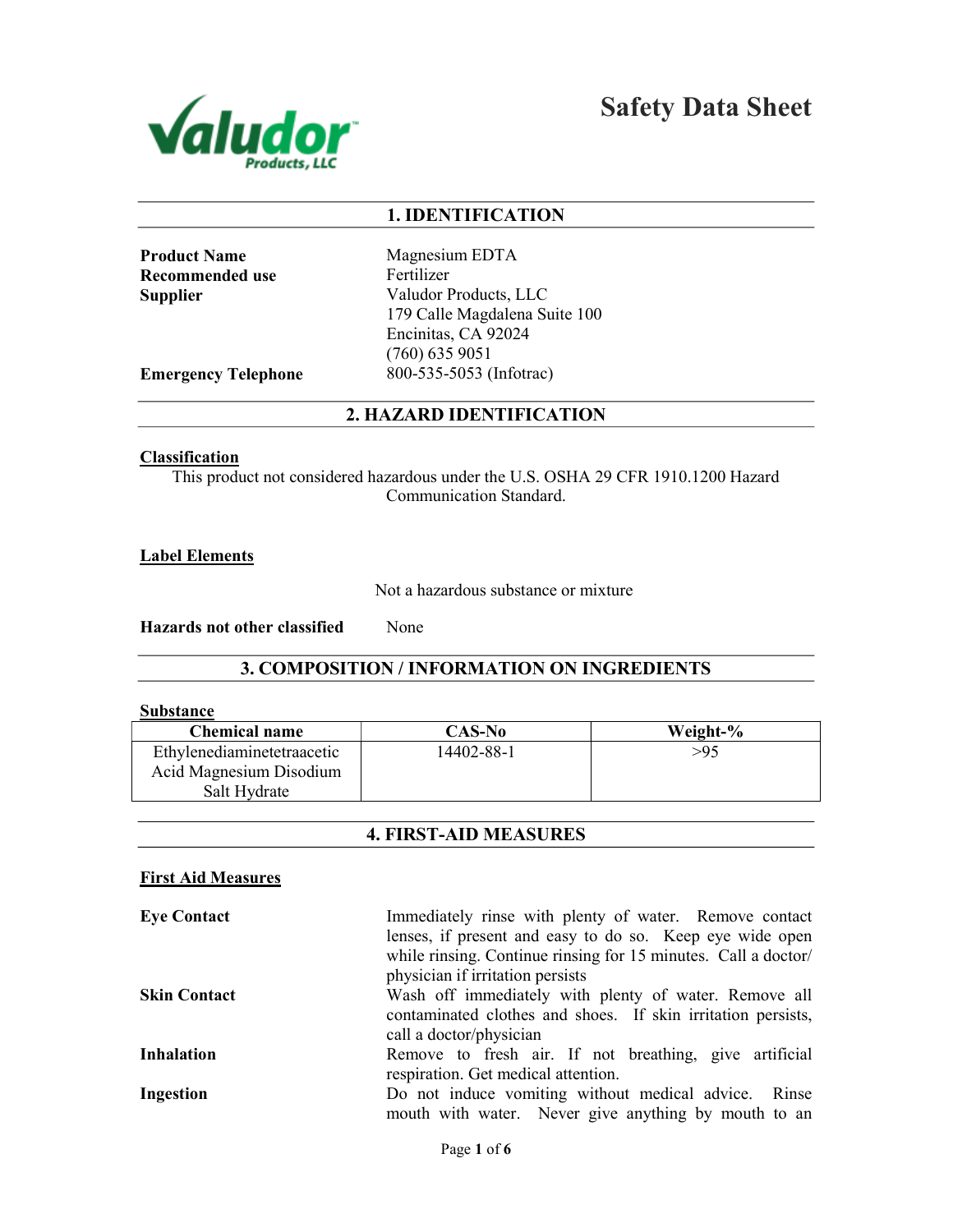unconscious person. If symptoms persist, call a physician

## Most important symptoms/effects, acute and delayed

Symptoms No information available

# 5. FIRE-FIGHTING MEASURES

Suitable extinguishing Media Use any means suitable for extinguishing surrounding fire.

Unsuitable Extinguishing Media No information available

# Specific Hazards Arising from the chemical

Hazardous combustion products Thermal decomposition can lead to the release of irritation or toxic gases and vapors; including and not limited to: Carbon oxides, sodium oxides, Nitrogen oxides, Magnesium oxide.

## Protective equipment and precautions for fire-fighters

As in any fire, wear self-contained breathing apparatus pressure-demand, MSHA/NIOSH (approved or equivalent) and full protective gear.

# 6. ACCIDENTAL RELEASE MEASURES

## Personal precautions, protective equipment, and emergency procedures

**Personal precautions** Avoid contact with eyes, skin and clothing. Avoid breathing vapors or mists. Avoid dust formation. Use personal protection recommended in Section 8. Ensure adequate ventilation.

## Methods and materials for containment and cleanup

| <b>Methods for clean-up</b>      | Sweep or vacuum up and place in an appropriate closed |  |
|----------------------------------|-------------------------------------------------------|--|
|                                  | container. Keep unauthorized personnel away. Avoid    |  |
|                                  | generating dust.                                      |  |
| <b>Environmental Precautions</b> | Prevent entry into waterways or sewers                |  |

## 7. HANDLING AND STORAGE

## Precautions for safe handling

Do not breathe dust. Avoid dust formation. Avoid contact with eyes, skin and clothing. Use personal protective equipment recommended in section 8. Remove and wash contaminated clothing before reuse. Do not eat, drink or smoke when using this product.

# Conditions for safe storage, including any incompatibilities

Store in a cool/low-temperature, well-ventilated, dry place. Keep containers closed and labeled when not in use.

## 8. EXPOSURE CONTROLS / PERSONAL PROTECTION

## Exposure Guidelines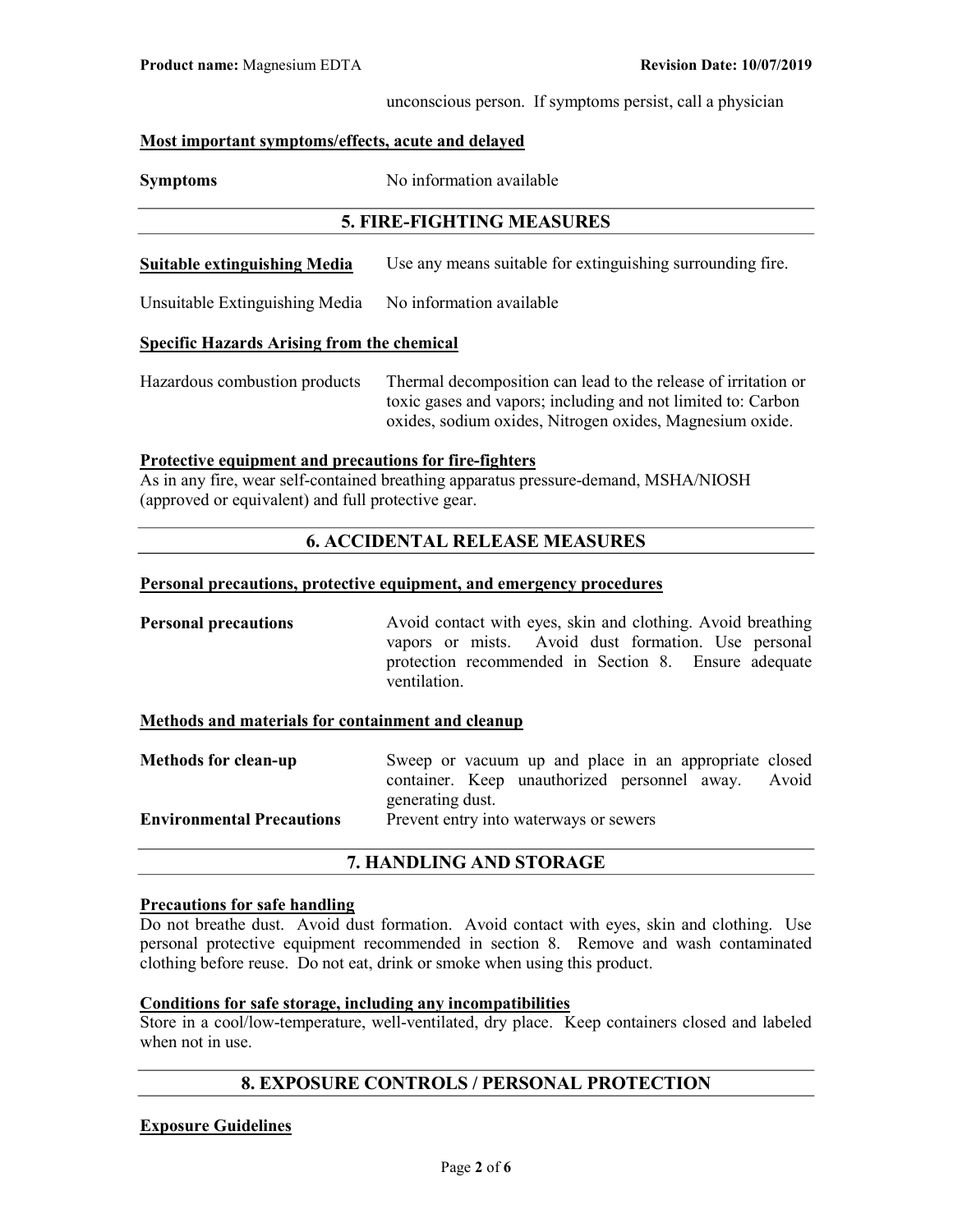This product does not contain any hazardous materials with occupational exposure limits established by the regional specific regulatory bodies

# Appropriate engineering controls

Ensure adequate ventilation, especially in confined areas. Consider the potential hazards of this material, applicable exposure limits, job activities and other substances in the work place when designing controls and selecting personal protective equipment.

## Personal Protective Equipment

| <b>Eye/face protection</b>    | Safety glasses are recommended in professional settings                           |
|-------------------------------|-----------------------------------------------------------------------------------|
| <b>Skin protection</b>        | Choose the appropriate protective clothing and gloves based                       |
|                               | on the tasks being performed to avoid exposure to skin. Wear<br>protective gloves |
|                               |                                                                                   |
| <b>Respiratory protection</b> | Not required under normal circumstances. If exposure limits                       |
|                               | are exceeded or if irritation or other symptoms are                               |
|                               | experienced use a NIOSH/MSHA approved respirator                                  |
| <b>Hygiene Measures</b>       | Handle in accordance with good industrial hygiene and safety                      |
|                               | practices. Do not eat, drink or smoke when using this                             |
|                               | product.                                                                          |

| Appearance                           | White Powder             |
|--------------------------------------|--------------------------|
| <b>Physical state</b>                | Solid                    |
| Odor                                 | No information available |
| <b>Odor threshold</b>                | No information available |
| pН                                   | Not applicable           |
| Melting point / freezing point       | No information available |
| <b>Boiling point / Boiling range</b> | Not applicable           |
| <b>Flash point</b>                   | Not applicable           |
| <b>Evaporation rate</b>              | Not applicable           |
| Flammability                         | No information available |
| <b>Flammability or explosive</b>     |                          |
| limits                               |                          |
| <b>Upper</b>                         | No information available |
| Lower                                | No information available |
| Vapor pressure                       | No information available |
| <b>Vapor density</b>                 | No information available |
| <b>Specific Gravity</b>              | No information available |
| Solubility in water                  | No information available |
| <b>Partition coefficient</b>         | No information available |
| <b>Auto-ignition temperature</b>     | No information available |
| <b>Decomposition temperature</b>     | No information available |
| <b>Viscosity</b>                     | No information available |

# 9. PHYSICAL and CHEMICAL PROPERTIES

# 10. STABILITY AND REACTIVITY

| Reactivity                | None known under normal conditions.                  |
|---------------------------|------------------------------------------------------|
| <b>Chemical stability</b> | Stable under ordinary conditions of use and storage. |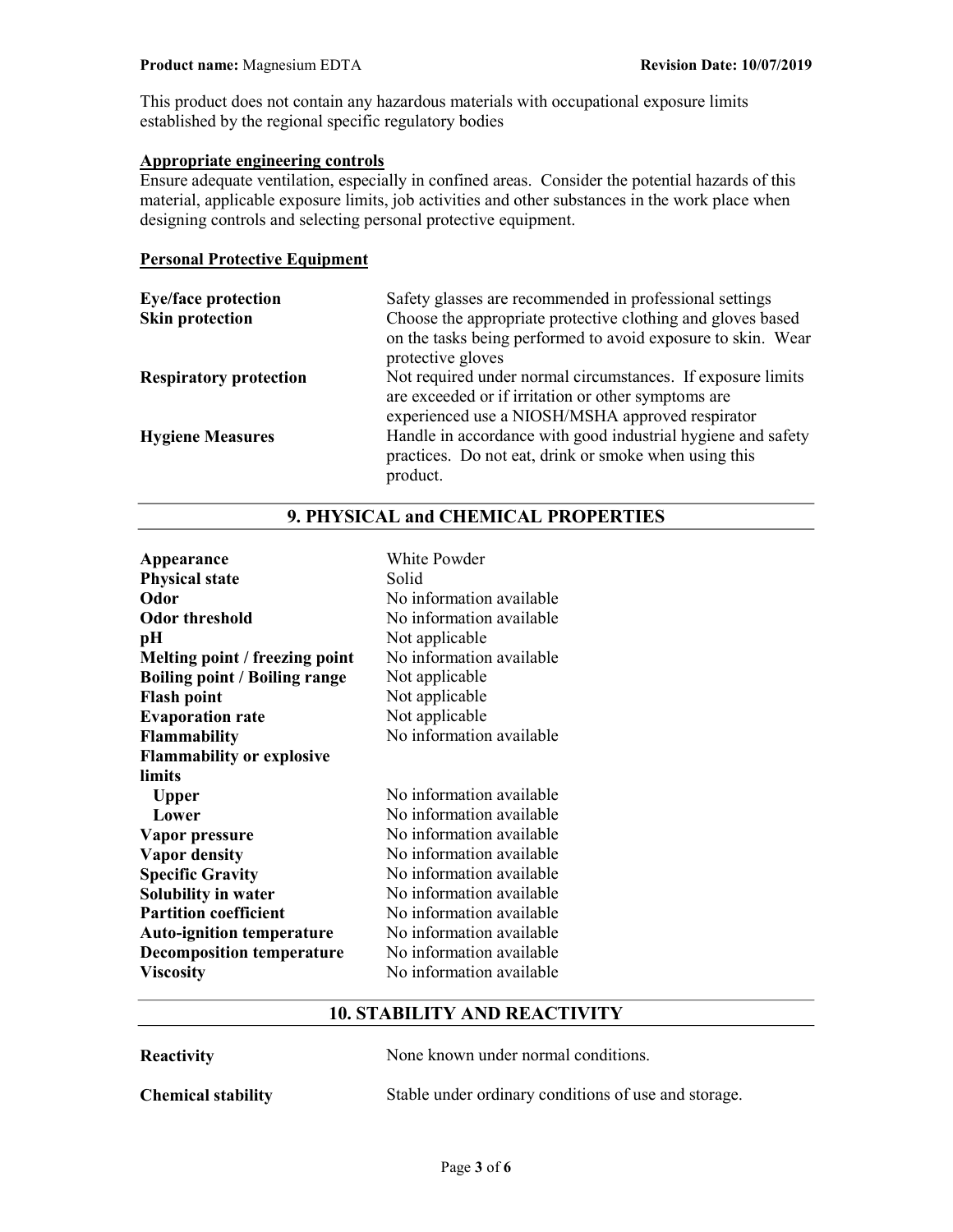| <b>Possibility of hazardous</b><br>reactions | None under normal processing.                                                   |
|----------------------------------------------|---------------------------------------------------------------------------------|
| <b>Conditions to avoid</b>                   | Avoid dust formation.                                                           |
| Incompatible materials                       | Strong oxidizing agents                                                         |
| <b>Hazardous decomposition</b><br>products   | Hazardous combustion can lead to the release of irritating<br>gases and vapors. |

# 11. TOXICOLOGICAL INFORMATION

## Information on likely routes of exposure

| <b>Skin contact</b> | May cause skin irritation                 |
|---------------------|-------------------------------------------|
| Eye contact         | May cause eye irritation                  |
| Inhalation          | May cause irritation of respiratory tract |
| Ingestion           | May be harmful if swallowed               |

Symptoms related to the physical chemical and toxicological characteristics No information available

## Delayed and immediate effects and also chronic effects form short and long-term exposure

| <b>Skin damage/irritation</b>   | Not classified |
|---------------------------------|----------------|
| Eye damage/irritation           | Not classified |
| <b>Sensitization</b>            | Not classified |
| <b>Mutagenic effects</b>        | Not classified |
| Carcinogenicity                 | Not classified |
| <b>Reproductive toxicity</b>    | Not classified |
| <b>STOT</b> – single exposure   | Not classified |
| <b>STOT</b> – repeated exposure | Not classified |
| <b>Aspiration hazard</b>        | Not classified |

## **Acute Toxicity**

## Component information

| Component                  | Cas-No     | LD50 Oral      | <b>LD50 Dermal</b> | <b>LC50</b>       |
|----------------------------|------------|----------------|--------------------|-------------------|
|                            |            |                |                    | <b>Inhalation</b> |
| Ethylenediaminetetraacetic | 14402-88-1 | $>$ 2000 mg/kg |                    |                   |
| Acid Magnesium             |            |                |                    |                   |
| Disodium Salt Hydrate      |            |                |                    |                   |

# 12. ECOLOGICAL INFORMATION

| <b>Ecotoxicity</b>               | Should not be released to environment |
|----------------------------------|---------------------------------------|
| Persistence and degradability    | No information available              |
| <b>Bioaccumulative potential</b> | No information available              |
| <b>Mobility in soil</b>          | No information available              |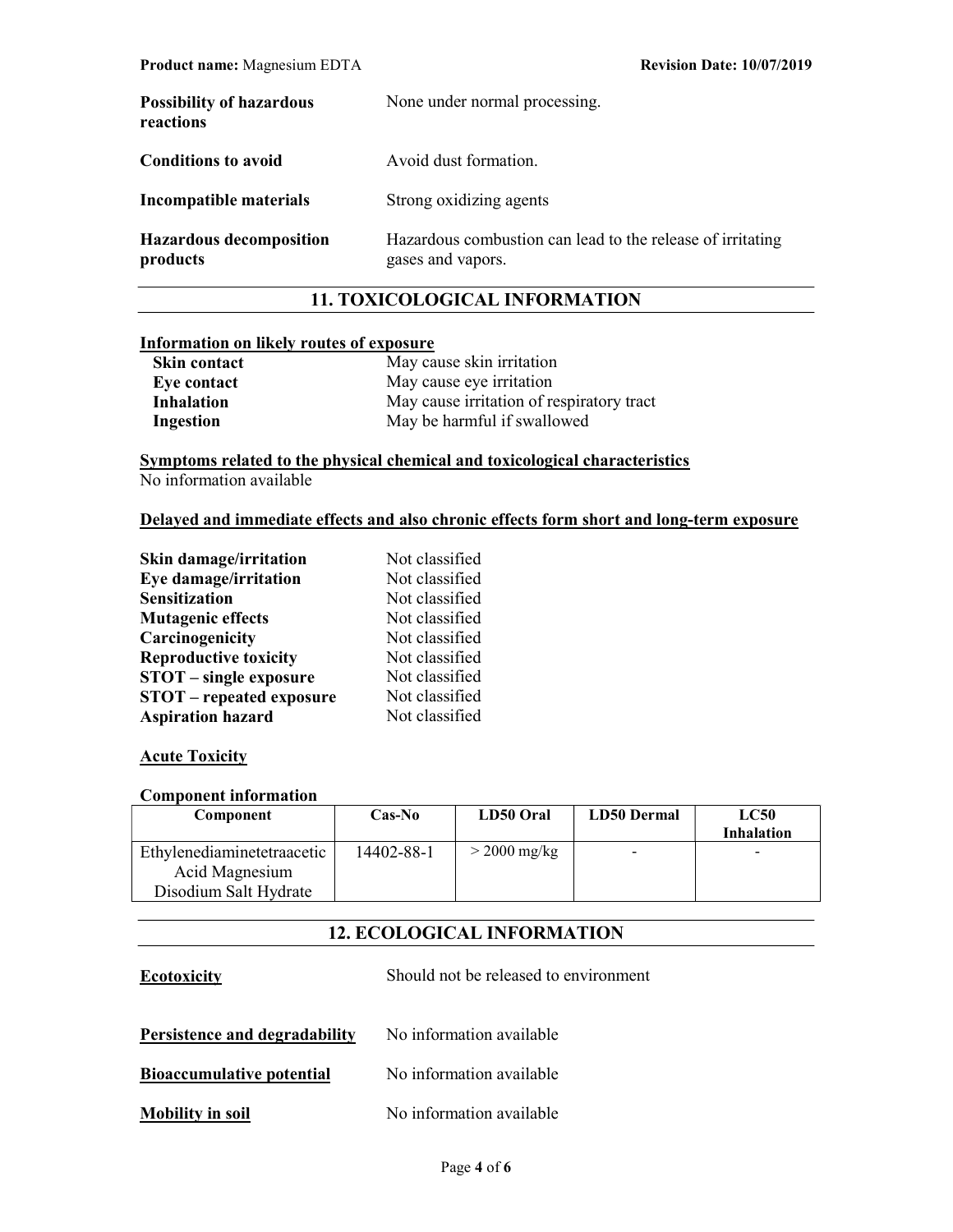Other adverse effects No information available

# 13. DISPOSAL CONSIDERATIONS

Waste Disposal Methods Processing, use or contamination of this product may occur during product use. Accordingly, it is the responsibility of the user to determine the proper disposal methodologies. Consult the appropriate state, regional or local regulations to ensure complete and accurate classification. Dispose of contaminated packaging in accordance with local regulations.

# 14. TRANSPORT INFORMATION

| <b>DOT</b>  | Not regulated |
|-------------|---------------|
| <b>IATA</b> | Not regulated |
| <b>IMDG</b> | Not regulated |

# 15. REGULATORY INFORMATION

## International Inventories

| <b>TSC</b><br>- 17<br>ᆂᄓ<br>◡▴ | www   |
|--------------------------------|-------|
| <b>DSL</b>                     | -1500 |

## US Federal Regulations

TSCA section 12(b) Export Notification Not regulated

## SARA 313

Section 313 of Title III of the Superfund Amendments and Reauthorization Act of 1986 (SARA). Not applicable

## SARA 311/312 Hazard Categorization

| Acute health hazard   | Nο           |
|-----------------------|--------------|
| Chronic Health Hazard | $\rm No$     |
| Fire hazard           | $\rm No$     |
| Pressure              | No           |
| Reactivity            | $N_{\Omega}$ |

## CERCLA/SARA 302 & 304

Section 302 & 304 of Title III of the Superfund Amendments and Reauthorization Act of 1986 (SARA). Not applicable

CWA (Clean Water Act) Not applicable

## US State Regulations